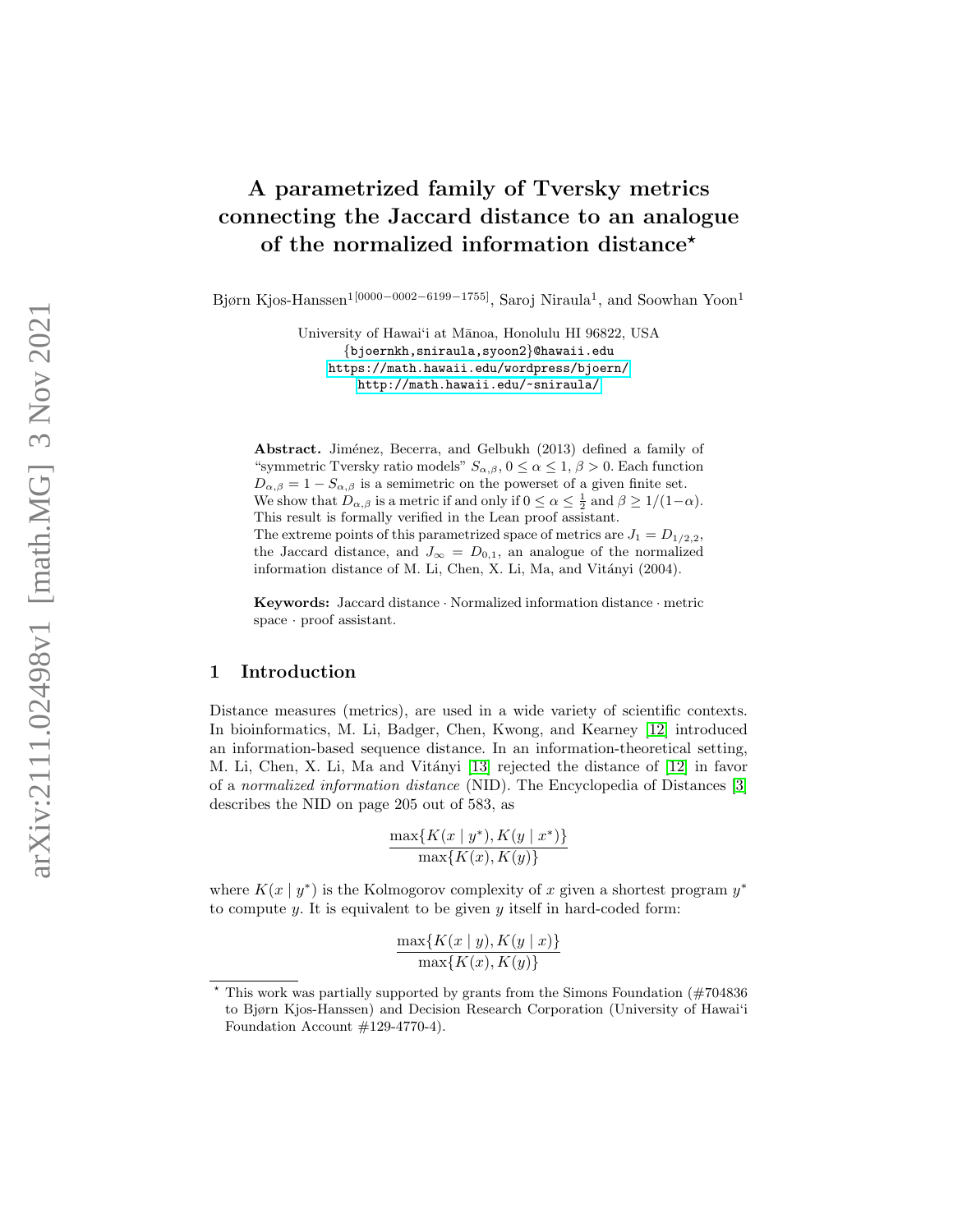Another formulation (see [\[13,](#page-11-1) page 8]) is

$$
\frac{K(x,y) - \min\{K(x), K(y)\}}{\max\{K(x), K(y)\}}
$$

The fact that the NID is in a sense a normalized metric is proved in [\[13\]](#page-11-1). Then in 2017, while studying malware detection, Raff and Nicholas [\[14\]](#page-11-3) suggested Lempel–Ziv Jaccard distance (LZJD) as a practical alternative to NID. As we shall see, this is a metric. In a way this constitutes a full circle: the distance in [\[12\]](#page-11-0) is itself essentially a Jaccard distance, and the LZJD is related to it as Lempel–Ziv complexity is to Kolmogorov complexity. In the present paper we aim to shed light on this back-and-forth by showing that the NID and Jaccard distances constitute the endpoints of a parametrized family of metrics.

For comparison, the Jaccard distance between two sets  $X$  and  $Y$ , and our analogue of the NID, are as follows:

<span id="page-1-0"></span>
$$
J_1(X,Y) = \frac{|X \setminus Y| + |Y \setminus X|}{|X \cup Y|} = 1 - \frac{|X \cap Y|}{|X \cup Y|} \tag{1}
$$

.

$$
J_{\infty}(X,Y) = \frac{\max\{|X \setminus Y|, |Y \setminus X|\}}{\max\{|X|, |Y|\}}
$$
\n(2)

Our main result Theorem [11](#page-4-0) shows which interpolations between these two are metrics.

Incidentally, the names of  $J_1$  and  $J_{\infty}$  come from the observation that they are special cases of  $J_p$  given by

$$
J_p(A,B) = \left(2 \cdot \frac{|B \setminus A|^p + |A \setminus B|^p}{|A|^p + |B|^p + |B \setminus A|^p + |A \setminus B|^p}\right)^{1/p} = \begin{cases} J_1(A,B) & p = 1\\ J_\infty & p \to \infty \end{cases}
$$

We conjecture that  $J_p$  is a metric for each p, but shall not attempt to prove it here.

The way we arrived at Section [1](#page-1-0) as an analogue of NID is via Lempel–Ziv complexity. While there are several variants [\[11](#page-11-4)[,18,](#page-12-0)[19\]](#page-12-1), the LZ 1978 complexity [\[19\]](#page-12-1) of a sequence is the cardinality of a certain set, the dictionary.

**Definition 1** Let  $LZSet(A)$  be the Lempel–Ziv dictionary for a sequence A. We define LZ–Jaccard distance LZJD by

$$
LZJD(A, B) = 1 - \frac{|LZSet(A) \cap LZSet(B)|}{|LZSet(A) \cup LZSet(B)|}.
$$

It is shown in [\[12,](#page-11-0) Theorem 1] that the triangle inequality holds for a function which they call an information-based sequence distance. Later papers give it the notation  $d_s$  in [\[13,](#page-11-1) Definition V.1], and call their normalized information distance d. Raff and Nicholas [\[14\]](#page-11-3) introduced the LZJD and did not discuss the appearance of  $d_s$  in [\[13,](#page-11-1) Definition V.1], even though they do cite [\[13\]](#page-11-1) (but not  $[12]$ .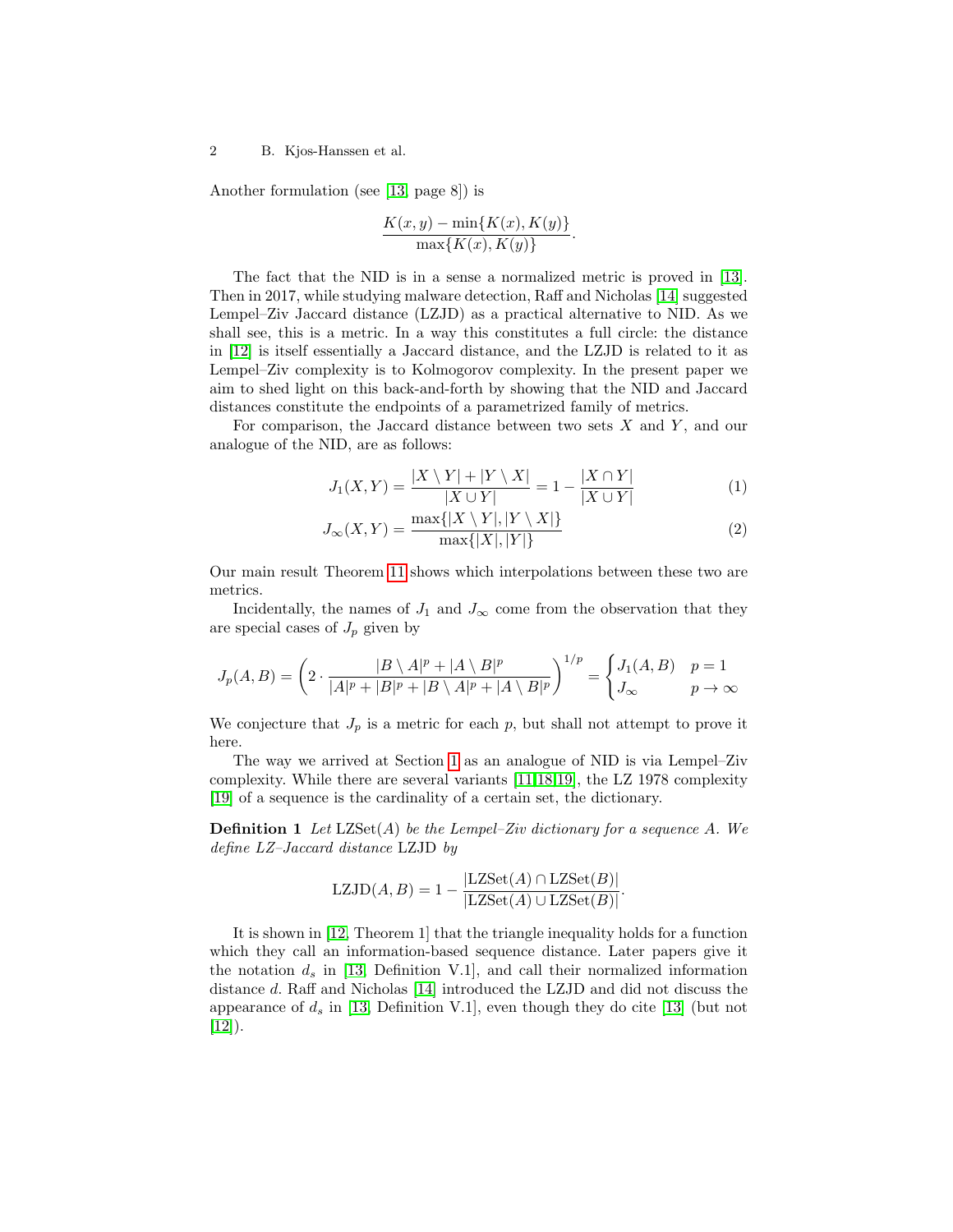Kraskov et al. [\[10](#page-11-5)[,9\]](#page-11-6) use D and D' for continuous analogues of  $d_s$  and  $d$  in [\[13\]](#page-11-1) (which they cite). The Encyclopedia calls it the normalized information metric,

$$
\frac{H(X \mid Y) + H(X \mid Y)}{H(X, Y)} = 1 - \frac{I(X; Y)}{H(X, Y)}
$$

or Rajski distance [\[15\]](#page-12-2).

This  $d_s$  was called d by  $[12]$  — see Table [1.](#page-2-0) Conversely, [\[13,](#page-11-1) near Definition

<span id="page-2-0"></span>Reference Jaccard notation NID notation

| $[12]$            | d     |     |
|-------------------|-------|-----|
| $[13]$            | $d_s$ | d.  |
| $\lceil 9 \rceil$ | D     | D'  |
| $[14]$            | LZJD  | NCD |
|                   |       |     |

Table 1: Overview of notation used in the literature. (It seems that authors use simple names for their favored notions.)

V.1] mentions mutual information.

**Remark 2** Ridgway  $\begin{bmatrix} 4 \end{bmatrix}$  observed that the entropy-based distance D is essentially a Jaccard distance. No explanation was given, but we attempt one as follows. Suppose  $X_1, X_2, X_3, X_4$  are iid Bernoulli( $p = 1/2$ ) random variables, Y is the random vector  $(X_1, X_2, X_3)$  and Z is  $(X_2, X_3, X_4)$ . Then Y and Z have two bits of mutual information  $I(Y, Z) = 2$ . They have an entropy  $H(Y) =$  $H(Z) = 3$  of three bits. Thus the relationship  $H(Y, Z) = H(Y) + H(Z) - I(Y, Z)$ becomes a Venn diagram relationship  $|\{X_1, X_2, X_3, X_4\}| = |\{X_1, X_2, X_3\}| +$  $|\{X_2, X_3, X_4\}| - |\{X_2, X_3\}|$ . The relationship to Jaccard distance may not have been well known, as it is not mentioned in [\[9,](#page-11-6)[2,](#page-11-8)[12,](#page-11-0)[1\]](#page-11-9).

<span id="page-2-2"></span>A more general setting is that of STRM (Symmetric Tversky Ratio Models), Theorem [10.](#page-3-0) These are variants of the Tversky index (Theorem [4\)](#page-2-1) proposed in [\[7\]](#page-11-10).

**Definition 3** A semimetric on X is a function  $d : X \times X \to \mathbb{R}$  that satisfies the first three axioms of a metric space, but not necessarily the triangle inequality:  $d(x,y) \geq 0$ ,  $d(x,y) = 0$  if and only if  $x = y$ , and  $d(x,y) = d(y,x)$  for all  $x, y \in \mathcal{X}$ .

<span id="page-2-1"></span>**Definition 4** ([\[17\]](#page-12-3)) For sets X and Y the Tversky index with parameters  $\alpha, \beta \geq 1$ 0 is a number between 0 and 1 given by

$$
S(X,Y) = \frac{|X \cap Y|}{|X \cap Y| + \alpha |X \setminus Y| + \beta |Y \setminus X|}.
$$

We also define the corresponding Tversky dissimilarity  $d_{\alpha,\beta}^{T}$  by

$$
d_{\alpha,\beta}^T(X,Y) = \begin{cases} 1 - S(X,Y) & \text{if } X \cup Y \neq \emptyset; \\ 0 & \text{if } X = Y = \emptyset. \end{cases}
$$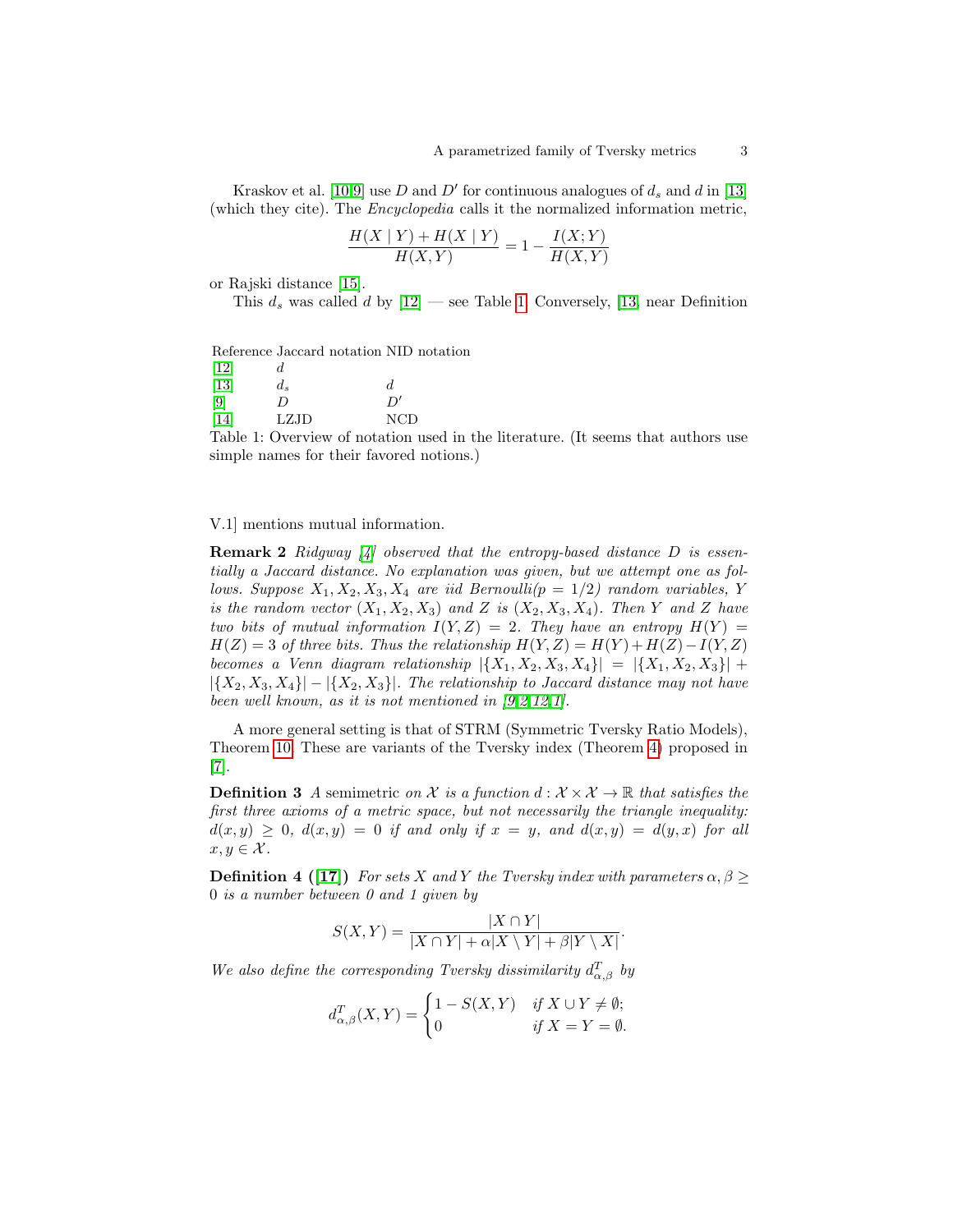To motivate Theorem [3,](#page-2-2) we include the following lemma without proof.

**Lemma 5** Suppose d is a metric on a collection of nonempty sets  $\mathcal{X}$ , with  $d(X,Y) \leq 2$  for all  $X, Y \in \mathcal{X}$ . Let  $\hat{\mathcal{X}} = \mathcal{X} \cup \{\emptyset\}$  and define  $\hat{d}: \hat{\mathcal{X}} \times \hat{\mathcal{X}} \to \mathbb{R}$  by stipulating that for  $X, Y \in \mathcal{X}$ ,

$$
\hat{d}(X,Y) = d(X,Y);
$$
  $d(X, \emptyset) = 1 = d(\emptyset, X);$   $d(\emptyset, \emptyset) = 0.$ 

Then  $\hat{d}$  is a metric on  $\hat{\mathcal{X}}$ .

<span id="page-3-1"></span>Theorem 6 (Gragera and Suppakitpaisarn [\[5,](#page-11-11)[6\]](#page-11-12)) The optimal constant  $\rho$ such that  $d_{\alpha,\beta}^T(X,Y) \leq \rho(d_{\alpha,\beta}^T(X,Y) + d_{\alpha,\beta}^T(Y,Z))$  for all  $X,Y,Z$  is

$$
\frac{1}{2}\left(1+\sqrt{\frac{1}{\alpha\beta}}\right).
$$

<span id="page-3-2"></span>**Corollary 7**  $d_{\alpha,\beta}^T$  is a metric only if  $\alpha = \beta \geq 1$ .

*Proof.* Clearly,  $\alpha = \beta$  is necessary to ensure  $d_{\alpha,\beta}^T(X,Y) = d_{\alpha,\beta}^T(Y,X)$ . Moreover  $\rho \leq 1$  is necessary, so Theorem [6](#page-3-1) gives  $\alpha \beta \geq 1$ .

**Definition 8** The Szymkiewicz—Simpson coefficient is defined by

$$
\operatorname{overlap}(X, Y) = \frac{|X \cap Y|}{\min(|X|, |Y|)}
$$

We may note that overlap $(X, Y) = 1$  whenever  $X \subseteq Y$  or  $Y \subseteq X$ , so that 1 − overlap is not a metric.

**Definition 9** The Sørensen–Dice coefficient is defined by

$$
\frac{2|X \cap Y|}{|X| + |Y|}.
$$

<span id="page-3-0"></span>**Definition 10 ([\[7,](#page-11-10) Section 2])** Let  $X$  be a collection of finite sets. We define  $S: \mathcal{X} \times \mathcal{X} \to \mathbb{R}$  as follows. For sets  $X, Y \in \mathcal{X}$  we define  $m(X, Y) = \min\{|X\}\$  $Y|, |Y \setminus X|$  and  $M(X, Y) = \max\{|X \setminus Y|, |Y \setminus X|\}$ . The symmetric TRM is defined by

$$
S(X,Y) = \frac{|X \cap Y| + \text{bias}}{|X \cap Y| + \text{bias} + \beta (\alpha m + (1 - \alpha)M)}
$$

The unbiased symmetric TRM is the case where bias  $= 0$ , which is the case we shall assume we are in for the rest of this paper. The Tversky semimetric  $D_{\alpha,\beta}$ is defined by  $D_{\alpha,\beta}(X,Y) = 1 - S(X,Y)$ , or more precisely

$$
D_{\alpha,\beta} = \begin{cases} \beta \frac{\alpha m + (1 - \alpha)M}{|X \cap Y| + \beta(\alpha m + (1 - \alpha)M)}, & \text{if } X \cup Y \neq \emptyset; \\ 0 & \text{if } X = Y = \emptyset. \end{cases}
$$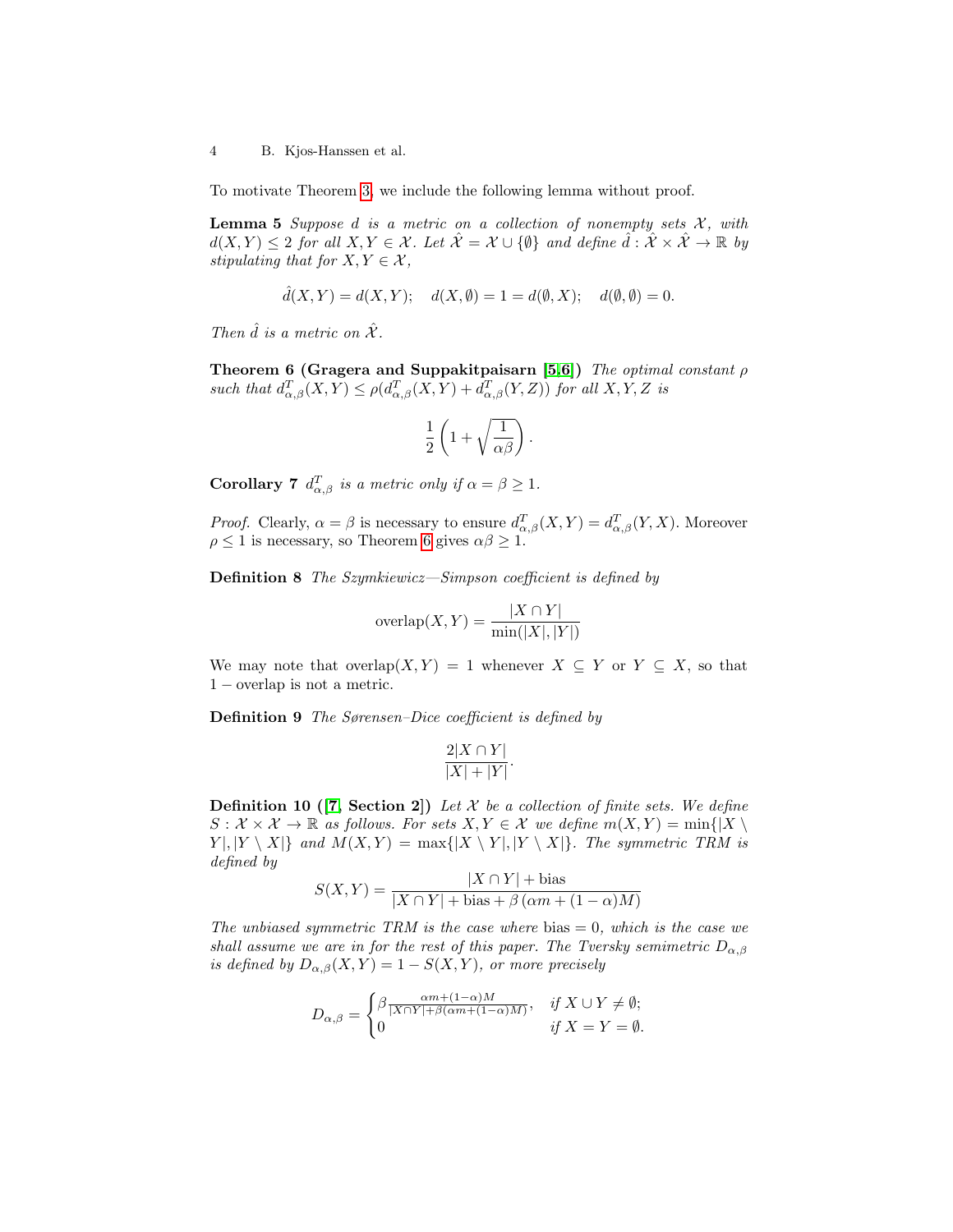<span id="page-4-1"></span>

Fig. 1: A Tversky semimetric  $D_{\alpha,\beta}$  is a metric if and only if  $(\alpha,\beta)$  belongs to the green region. The parameter values corresponding to the Jaccard distance  $J_1$ , the analogue of normalized information distance analogue  $J_{\infty}$ , the Sørensen–Dice semimetric, and the Szymkiewicz—Simpson semimetric are indicated.

<span id="page-4-0"></span>Note that for  $\alpha = 1/2$ ,  $\beta = 1$ , the STRM is equivalent to the Sørensen–Dice coefficient. Similarly, for  $\alpha = 1/2$ ,  $\beta = 2$ , it is equivalent to Jaccard's coefficient. Our main result is (see Figure [1\)](#page-4-1):

**Theorem 11** Let  $0 \le \alpha \le 1$  and  $\beta > 0$ . Then  $D_{\alpha,\beta}$  is a metric if and only if  $0 \le \alpha \le 1/2$  and  $\beta \ge 1/(1 - \alpha)$ .

<span id="page-4-2"></span>Theorem [11](#page-4-0) gives the converse to the Gragera and Suppakitpaisarn inspired Theorem [7:](#page-3-2)

**Corollary 12** The Tversky dissimilarity  $d_{\alpha,\beta}^T$  is a metric iff  $\alpha = \beta \geq 1$ .

*Proof.* Suppose the Tversky dissimilarity  $d_{\alpha,\beta}^T$  is a semimetric. Let X, Y be sets with  $|X \cap Y| = |X \setminus Y| = 1$  and  $|Y \setminus X| = 0$ . Then

$$
1 - \frac{1}{1 + \beta} = d_{\alpha, \beta}^T(Y, X) = d_{\alpha, \beta}^T(X, Y) = 1 - \frac{1}{1 + \alpha}
$$

,

hence  $\alpha = \beta$ . Let  $\gamma = \alpha = \beta$ .

Now,  $d_{\gamma,\gamma}^T = D_{\alpha_0,\beta_0}$  where  $\alpha_0 = 1/2$  and  $\beta_0 = 2\gamma$ . Indeed, let  $m = \min\{|X \setminus \mathcal{P}|\}$  $Y|, |Y \setminus X|$  and  $M = \max\{|X \setminus Y|, |Y \setminus X|\}.$  Since

$$
D_{\alpha_0, \beta_0} = \beta_0 \frac{\alpha_0 m + (1 - \alpha_0) M}{|X \cap Y| + \beta_0 [\alpha_0 m + (1 - \alpha_0) M]},
$$
  

$$
D_{\frac{1}{2}, 2\gamma} = 2\gamma \frac{\frac{1}{2} m + (1 - \frac{1}{2}) M}{|X \cap Y| + 2\gamma [\frac{1}{2} m + (1 - \frac{1}{2}) M]}
$$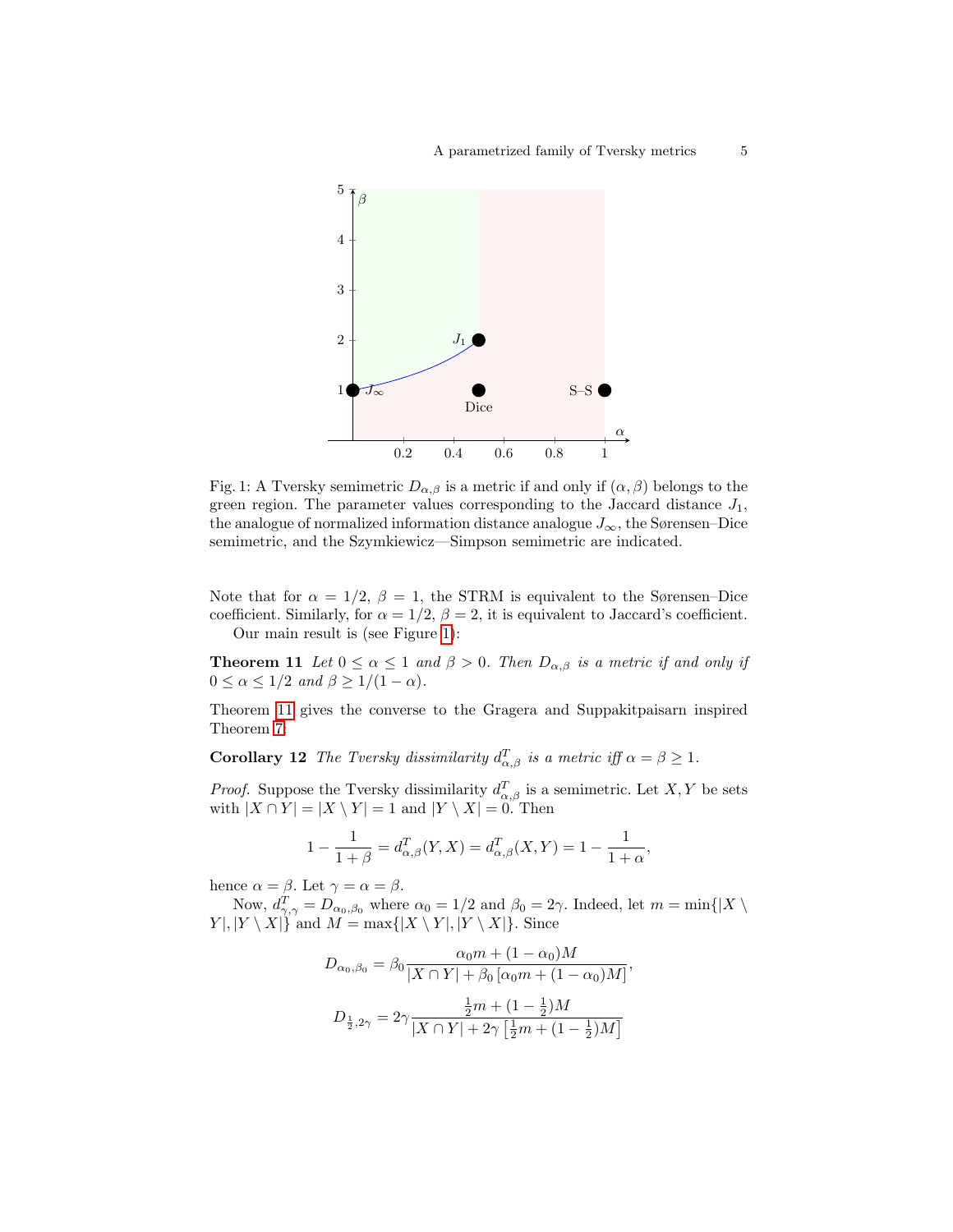$$
= \gamma \frac{|X \setminus Y| + |Y \setminus X|}{|X \cap Y| + \gamma[|X \setminus Y| + |Y \setminus X|]} = 1 - \frac{|X \cap Y|}{|X \cap Y| + \gamma|X \setminus Y| + \gamma|Y \setminus X|} = d_{\gamma, \gamma}^T.
$$

By Theorem [11,](#page-4-0)  $d_{\gamma,\gamma}^T$  is a metric if and only if  $\beta_0 \geq 1/(1-\alpha_0)$ . This is equivalent to  $2\gamma \geq 2$ , i.e.,  $\gamma \geq 1$ .

The truth or falsity of Theorem [12](#page-4-2) does not arise in Gragera and Suppakitpaisarn's work, as they require  $\alpha, \beta \leq 1$  in their definition of Tversky index. We note that Tversky [\[17\]](#page-12-3) only required  $\alpha, \beta \geq 0$ .

### 2 Results

<span id="page-5-0"></span>**Lemma 13** Let  $u, v, w, \epsilon > 0$ . Then

$$
\frac{1}{u} \leq \frac{1}{v} + \frac{1}{w} \implies \frac{1}{u+\epsilon} \leq \frac{1}{v+\epsilon} + \frac{1}{w+\epsilon}.
$$

Proof. It is of course equivalent to show

$$
vw \le uw + uv \implies (v + \epsilon)(w + \epsilon) \le (u + \epsilon)(w + \epsilon) + (u + \epsilon)(v + \epsilon),
$$

which reduces to

$$
(v+w)\epsilon \le (u+w)\epsilon + (u+v)\epsilon + \epsilon^2,
$$

which is clearly the case.

<span id="page-5-1"></span>**Lemma 14** Suppose  $a(x, y) = a_{xy}$  and  $b(x, y) = b_{xy}$  are functions. Suppose the function d given by  $d(x, y) = a_{xy}/b_{xy}$  is a metric, and  $\epsilon > 0$  is a real number. Let  $\hat{d}(x,y) = \frac{a_{xy}}{b_{xy} + \epsilon a_{xy}}$ . Then  $\hat{d}$  is also a metric.

Proof. The only nontrivial task is to verify the triangle inequality. Define further functions  $u, v, w$  by

$$
u = b_{xy}/a_{xy}, \quad v = b_{xz}/a_{xz}, \quad w = b_{zy}/a_{zy}.
$$

Since d is a metric we have

$$
\frac{a_{xy}}{b_{xy}} \le \frac{a_{xz}}{b_{xz}} + \frac{a_{zy}}{b_{zy}}
$$

and hence  $\frac{1}{u} \leq \frac{1}{v} + \frac{1}{w}$ . We proceed by forward reasoning: we need the truth of the following equivalent conditions:

$$
\frac{a_{xy}}{b_{xy} + \epsilon a_{xy}} \le \frac{a_{xz}}{b_{xz} + \epsilon a_{xz}} + \frac{a_{zy}}{b_{zy} + \epsilon a_{zy}},
$$

$$
\frac{1}{u + \epsilon} \le \frac{1}{v + \epsilon} + \frac{1}{w + \epsilon}.
$$

By Theorem [13,](#page-5-0) we are done.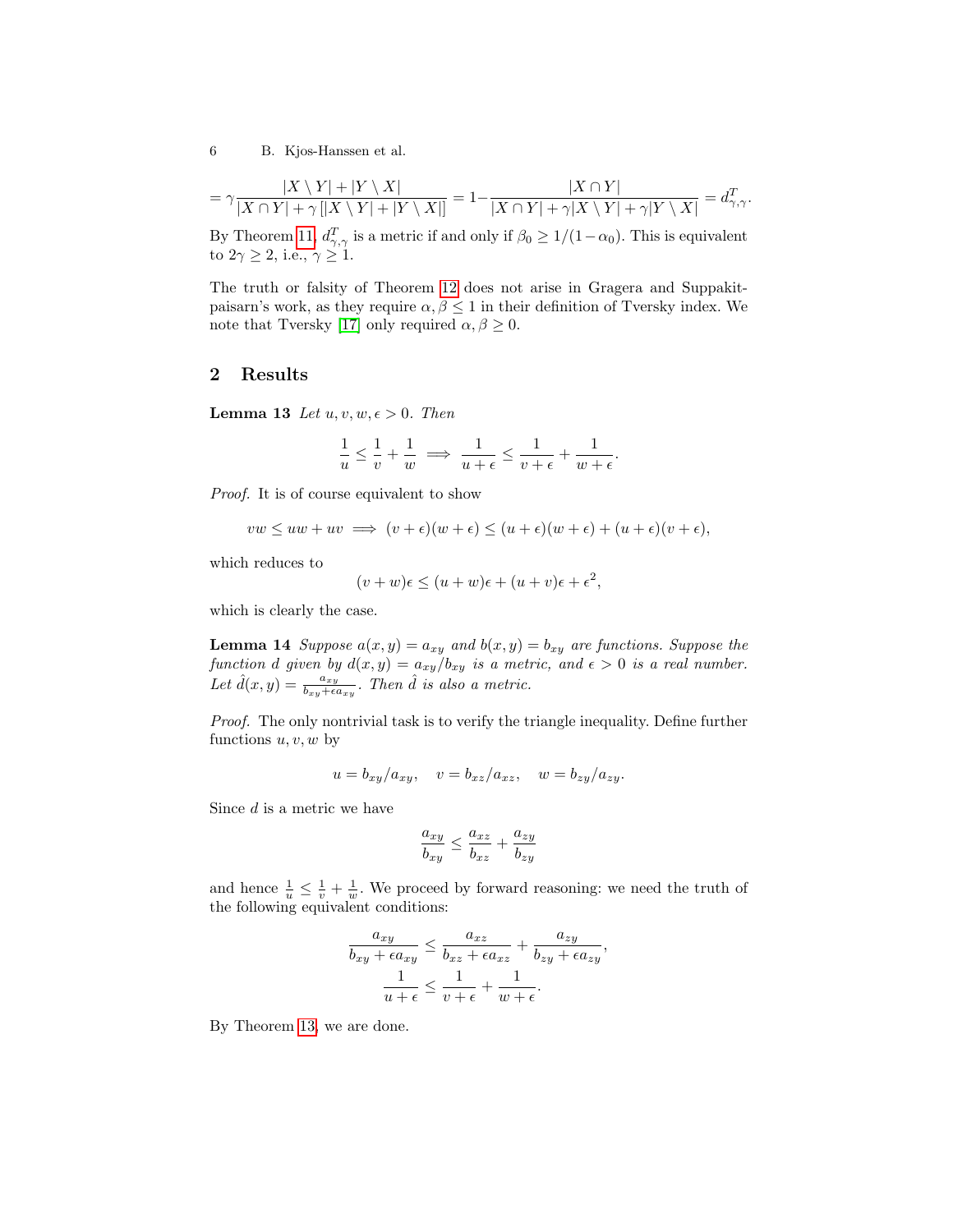**Theorem 15** For each  $\alpha$ , the set of  $\beta$  for which  $D_{\alpha,\beta}$  is a metric is upward closed.

*Proof.* Suppose  $D_{\alpha,\beta_0}$  is a metric and  $\epsilon = \beta - \beta_0 \geq 0$ . Let  $a_{XY} := \alpha m(X,Y) +$  $(1 - \alpha)M(X, Y)$ . Since

$$
D_{\alpha,\beta}(X,Y) = \beta \frac{a_{XY}}{|X \cap Y| + \beta a_{XY}}
$$
  
= 
$$
\beta \frac{a_{XY}}{|X \cap Y| + \beta_0 a_{XY} + \epsilon a_{XY}},
$$

and since the upfront factor of  $\beta$  may be removed without loss of generality, the question reduces to Theorem [14.](#page-5-1)

Some convenient notation to be used below includes  $\overline{\alpha} = 1 - \alpha$ ;  $\gamma := \beta \alpha \leq 1$ with  $\beta = 1/\overline{\alpha}$ ;  $x \cap y = |X \cap Y|$ ,  $x = |X|$  etc.;

$$
- x_y = |X \setminus Y|, x_{zy} = |X \setminus (Z \cup Y)| = |(X \setminus Z) \setminus Y|, - x_{000} = |\overline{X} \cap \overline{Y} \cap \overline{Z}|, x_{001} = |\overline{X} \cap \overline{Y} \cap Z|, x_{010} = |\overline{X} \cap Y \cap \overline{Z}|, x_{011} = |\overline{X} \cap Y \cap Z|, x_{100} = |X \cap \overline{Y} \cap \overline{Z}|, x_{101} = |X \cap \overline{Y} \cap Z|, x_{110} = |X \cap Y \cap \overline{Z}|, x_{111} = |X \cap Y \cap Z|.
$$

<span id="page-6-0"></span>**Theorem 16**  $\delta := \alpha m + \overline{\alpha} M$  satisfies the triangle inequality if and only if  $\alpha \leq 1/2$ .

*Proof.* We first show the *only if* direction. Let  $X = \{0\}$ ,  $Y = \{1\}$ ,  $Z = \{0, 1\}$ . Then

$$
\alpha m(X, Y) + \overline{\alpha} M(X, Y) = 1,
$$
  

$$
\alpha m(X, Z) + \overline{\alpha} M(X, Z) = \alpha m(Y, Z) + \overline{\alpha} M(Y, Z) = 0 + \overline{\alpha}.
$$

The triangle inequality then is equivalent to  $1 \leq 2\overline{\alpha}$ , i.e.,  $\alpha \leq 1/2$ . Now let us show the  $if$  direction. The triangle inequality says

$$
\alpha \min\{x_y, y_x\} + \overline{\alpha} \max\{y_x, x_y\} \le \alpha \min\{x_z, z_x\} + \overline{\alpha} \max\{z_x, x_z\} + \alpha \min\{z_y, y_z\} + \overline{\alpha} \max\{y_z, z_y\}
$$

By symmetry between x and y, we may assume that  $y \leq x$ . Hence either  $y \leq$  $z \leq x, y \leq x \leq z$ , or  $z \leq y \leq x$ . Thus our proof splits into three Cases, I, II, and III.

Case I:  $y \le z \le x$ : we must show that  $\alpha y_x + \overline{\alpha} x_y \le \alpha z_x + \overline{\alpha} x_z + \alpha y_z + \overline{\alpha} z_y$ . Since  $y_x \le y_z + z_x$  and  $x_y \le x_z + z_y$ , this holds for all  $\alpha$ .

Case II:  $y \le x \le z$ : We want to show that  $\alpha y_x + \overline{\alpha} x_y \le \alpha x_z + \overline{\alpha} z_x + \alpha y_z + \overline{\alpha} z_y$ . In terms of  $\gamma = \alpha/\overline{\alpha}$  this says

$$
0 \le (y_z + x_z - y_x)\gamma + z_x + z_y - x_y = C\gamma + D.
$$

The identity  $x_y + y_z + z_x = x_z + z_y + y_x$  holds generally since both sides counts the elements that belong to exactly one of  $X, Y, Z$  once each, and counts the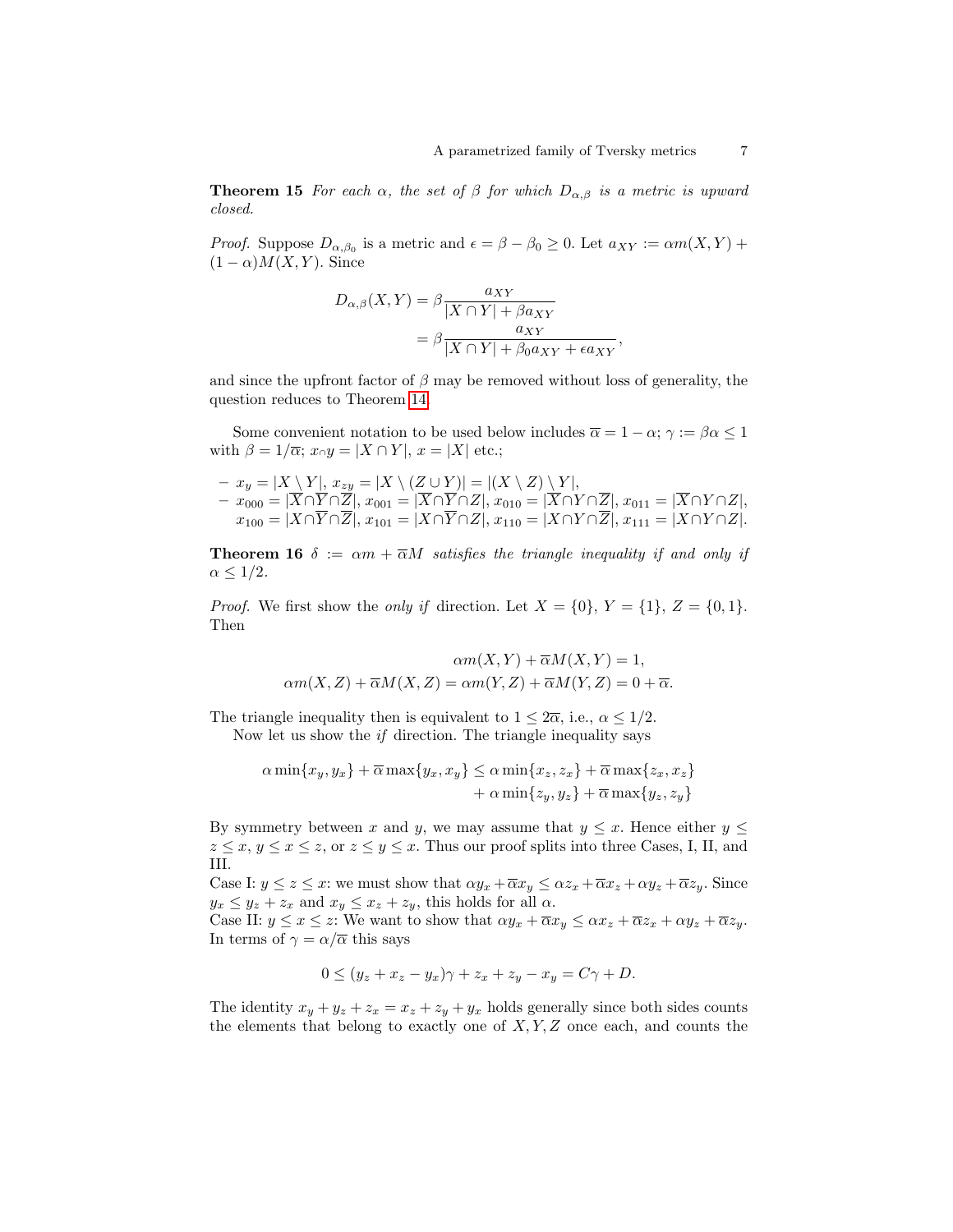elements that belong to exactly two of  $X, Y, Z$  once each. Since  $x \leq z$ , it follows that

$$
C = y_z + x_z - y_x \le z_x + z_y - x_y = D.
$$

Subcase II.1:  $C \geq 0$ . Then  $C\gamma + D \geq 2C \geq 0$ , as desired. Subcase II.2:  $C < 0$ . In order to show  $C\gamma + D \ge 0$  for all  $0 \le \gamma \le 1$  it suffices that  $C + D \geq 0$ , since then  $C\gamma + D = D - |C|\gamma \geq D - |C| \geq 0$ .

We have  $C + D = (x_z + z_y - x_y) + (y_z + z_x - y_x) \ge 0$ . Case III:  $z \leq y \leq x$ : We now need

$$
\alpha y_x + \overline{\alpha} x_y \le \alpha z_x + \overline{\alpha} x_z + \alpha z_y + \overline{\alpha} y_z,
$$

$$
0 \le \gamma (z_x + z_y - y_x) + (x_z + y_z - x_y) = C\gamma + D.
$$

The statement  $C \leq D$  says  $z_y + (z_x + x_y) \leq y_z + (y_x + x_z)$ , which holds by the reasoning from Case II using now  $z \leq y$ . And now

$$
C + D = (z_x + y_z - y_x) + (x_z + z_y - x_y) \ge 0.
$$

**Theorem 17** The function  $D_{\alpha,\beta}$  is a metric only if  $\beta \geq 1/(1-\alpha)$ .

Proof. Consider the same example as in Theorem [16.](#page-6-0) Ignoring the upfront factor of  $\beta$ , we have

$$
D = \frac{\delta}{|X \cap Y| + \beta \delta}.
$$

In our example,

$$
D(X,Y) = \frac{1}{0+\beta \cdot 1} = \frac{1}{\beta},
$$
  

$$
D(X,Z) = D(Y,Z) = \frac{\overline{\alpha}}{1+\beta \cdot \overline{\alpha}} = \frac{\overline{\alpha}}{1+\beta \overline{\alpha}}.
$$

The triangle inequality is then equivalent to:

$$
\frac{1}{\beta} \leq 2 \frac{\overline{\alpha}}{1+\beta\overline{\alpha}} \iff \beta \geq \frac{1+\beta\overline{\alpha}}{2\overline{\alpha}} \iff \beta \geq 1/(1-\alpha).
$$

**Theorem 18** The function  $D_{\alpha,\beta}$  is a metric on all finite power sets only if  $\alpha \leq 1/2$ .

*Proof.* Suppose  $\alpha > 1/2$ . Let  $Z_n = \{- (n-1), -(n-2), \ldots, 0\}$ , a set of cardinality *n* disjoint from  $\{1, 2\}$ , and let  $Y_n = Z_n \cup \{1\}$ ,  $X_n = Z_n \cup \{2\}$ . The triangle inequality says

$$
\beta \frac{1}{n + \beta \cdot 1} = D(X_n, Y_n) \le D(X_n, Z_n) + D(Z_n, Y_n) = 2\beta \frac{\overline{\alpha}}{n + \beta \overline{\alpha}}
$$

$$
n + \beta \overline{\alpha} \le 2\overline{\alpha}(n + \beta)
$$

$$
n(1 - 2\overline{\alpha}) \le \beta \overline{\alpha}
$$

Since  $\alpha > 1/2$ , we have  $2\overline{\alpha} < 1$ . Let  $n > \frac{\beta \overline{\alpha}}{1-2\overline{\alpha}}$ . Then the triangle inequality does not hold, so  $D_{\alpha,\beta}$  is not a metric on the power set of  $\{-(n-1), -(n-1)\}$  $2), \ldots, 0, 1, 2\}.$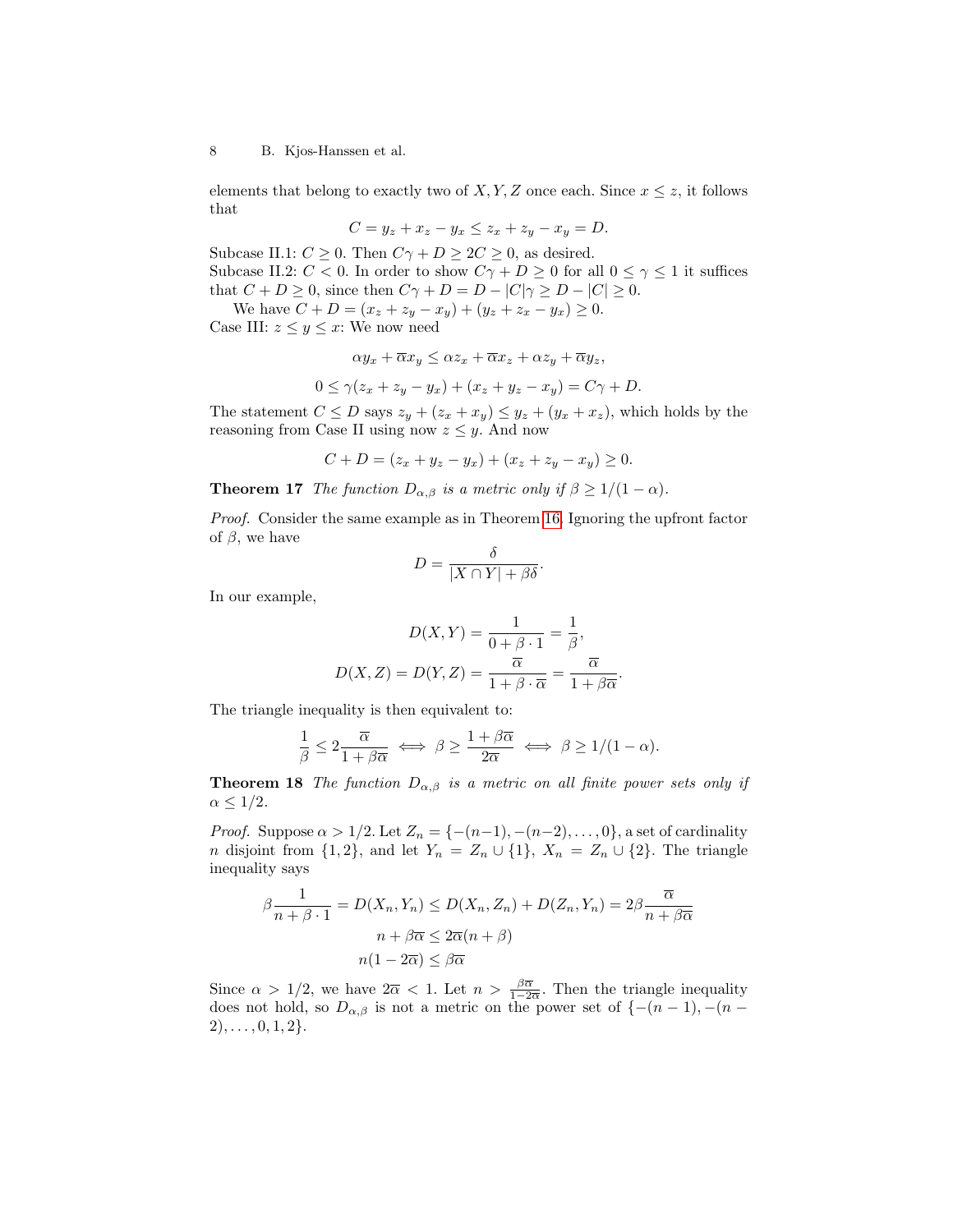*Proof (Proof of Theorem [11\)](#page-4-0).* We saw in Theorem [16](#page-6-0) that  $\delta$  is a metric for  $0 \leq \gamma \leq 1$ . (Recall that  $\beta = 1/(1 - \alpha)$ , so that  $\gamma = \alpha/\overline{\alpha}$ .) In general if d is a metric and a is a function, we may hope that  $d/(a+d)$  is a metric. We shall use the observation, mentioned by [\[16\]](#page-12-4), that in order to show

$$
\frac{d_{xy}}{a_{xy} + d_{xy}} \le \frac{d_{xz}}{a_{xz} + d_{xz}} + \frac{d_{yz}}{a_{yz} + d_{yz}},
$$

it suffices to show the following pair of inequalities:

<span id="page-8-0"></span>
$$
\frac{d_{xy}}{a_{xy} + d_{xy}} \le \frac{d_{xz} + d_{yz}}{a_{xy} + d_{xz} + d_{yz}}\tag{3}
$$

$$
\frac{d_{xz} + d_{yz}}{a_{xy} + d_{xz} + d_{yz}} \le \frac{d_{xz}}{a_{xz} + d_{xz}} + \frac{d_{yz}}{a_{yz} + d_{yz}} \tag{4}
$$

Here [\(3\)](#page-8-0) follows from d being a metric, i.e.,  $d_{xy} \leq d_{xz} + d_{yz}$ , since  $c \geq 0 < a \leq$  $b \implies \frac{a}{a+c} \leq \frac{b}{b+c}.$ 

Next, [\(4\)](#page-8-0) would follow from  $a_{xy}+d_{yz} \ge a_{xz}$  and  $a_{xy}+d_{xz} \ge a_{yz}$ . By symmetry between x and y and since  $a_{xy} = a_{yx}$  in our case, it suffices to prove the first of these,  $a_{xy} + d_{yz} \ge a_{xz}$ . This is equivalent to

$$
x\lceil y + \gamma \min\{z_y, y_z\} + \max\{z_y, y_z\} \geq x\lceil z \rceil,
$$

which holds for all  $0 \leq \gamma \leq 1$  if and only if  $x \cap y + \max\{z_y, y_z\} \geq x \cap z$ . There are now two cases.

Case  $z \geq y$ : We have

$$
x \cap y + z_y \ge x \cap z
$$

since any element of  $X \cap Z$  is either in Y or not. Case  $y \geq z$ :

$$
x_0y + y_z \ge x_0z
$$
  

$$
x_{110} + x_{111} + x_{110} + x_{010} \ge x_{101} + x_{111}
$$
  

$$
x_{110} + x_{110} + x_{010} \ge x_{101}
$$

This is true since  $z_y \geq x \cap z_y$ .

# 3 Application to phylogeny

The mutations of spike glycoproteins of coronaviruses are of great concern with the new SARS-CoV-2 virus causing the disease CoViD-19. We calculate several distance measures between peptide sequences for such proteins. The distance

$$
Z_{2,\alpha}(x_0, x_1) = \alpha \min(|A_1|, |A_2|) + \overline{\alpha} \max(|A_1|, |A_2|)
$$

where  $A_i$  is the set of subwords of length 2 in  $x_i$  but not in  $x_{1-i}$ , counts how many subwords of length 2 appear in one sequence and not the other.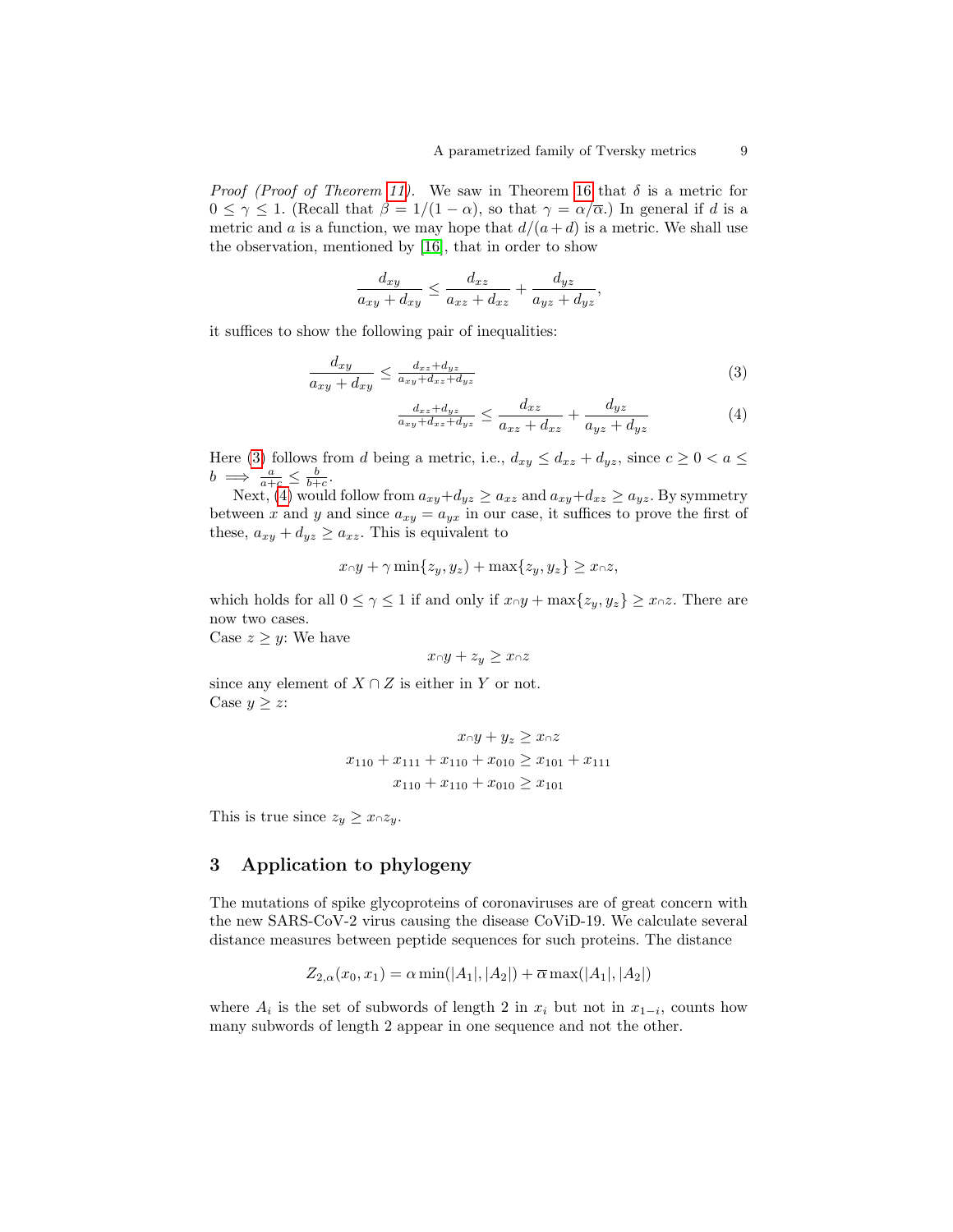We used the Ward linkage criterion for producing Newick trees using the hclust package for the Go programming language. The calculated phylogenetic trees were based on the metric  $Z_{2,\alpha}$ .

We found one tree isomorphism class each for  $0 \le \alpha \le 0.21$ ,  $0.22 \le \alpha \le 0.36$ , and  $0.37 \le \alpha \le 0.5$ , respectively (Figure [2,](#page-9-0) Figure [3\)](#page-10-0). In Figure [3](#page-10-0) we are also

<span id="page-9-0"></span>

Fig. 2:  $\alpha = 0.21$  and 0.36.

including the tree produced using the Levenshtein edit distance in place of  $Z_{2,\alpha}$ . We see that the various intervals for  $\alpha$  can correspond to "better" or "worse" agreement with other distance measures. Thus, we propose that rather than focusing on  $\alpha = 0$  and  $\alpha = 1/2$  exclusively, future work may consider the whole interval  $[0, 1/2]$ .

# 4 Conclusion

Many researchers have considered metrics based on sums or maxima, but we have shown that these need not be considered in "isolation" in the sense that they form the endpoints of a family of metrics.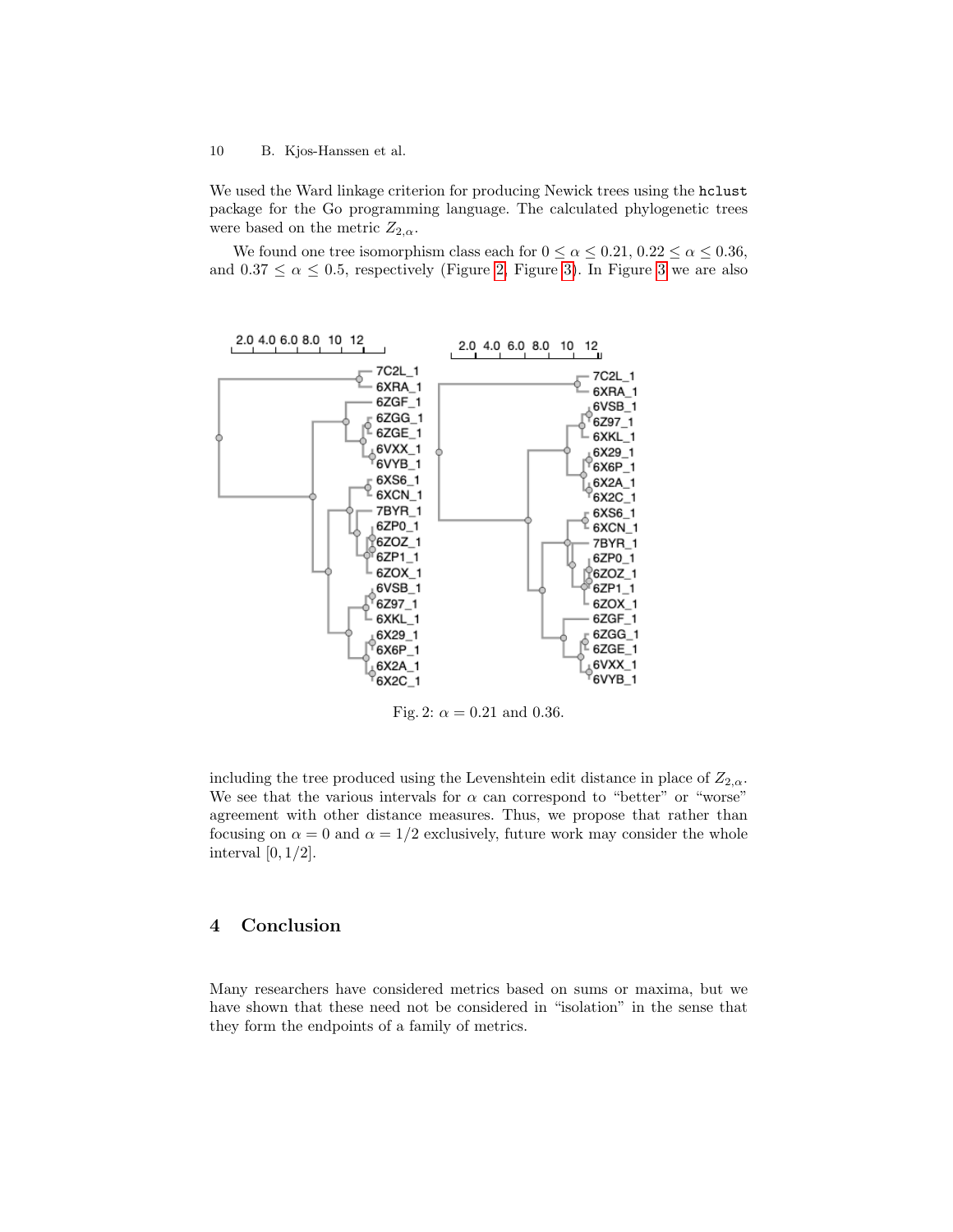<span id="page-10-0"></span>

Fig. 3:  $\alpha = 0.5$  and edit distance.

More general set-theoretic metrics can be envisioned. The Steinhaus transform of  $\delta$  with  $\beta = 1/\overline{\alpha}$  is:

$$
\delta'(X,Y) = \frac{2\delta(X,Y)}{\delta(X,\emptyset) + \delta(Y,\emptyset) + \delta(X,Y)}
$$

$$
= 2\frac{\gamma \min\{x_y, y_x\} + \max\{x_y, y_x\}}{(x+y) + \gamma \min\{y_x, x_y\} + \max\{y_x, x_y\}}
$$

A question for future research is whether this Steinhaus transform is more or less useful than what Jiménez et al. [\[7\]](#page-11-10) considered. We can consider a general setting for potential metrics that contains both the Steinhaus transform of  $\delta$ and the STRM metrics. In terms of  $m(X, Y) = min\{x_y, y_x\}$  and  $M(X, Y) =$  $\max\{x_y, y_x\}$ , we can consider  $\Delta_{\gamma,s} := \frac{\gamma m + M}{x \cap y + s(x \cup y) + (\gamma m + M)}$ . When  $s = 0$  this is our STRM metric. When  $s = 1$  it is the Steinhaus transform, ignoring constant upfront factors.

Correctness of results. We have formally proved Theorem [11](#page-4-0) in the Lean theorem prover, with a more streamlined proof than that presented here. The Github repository can be found at [\[8\]](#page-11-13).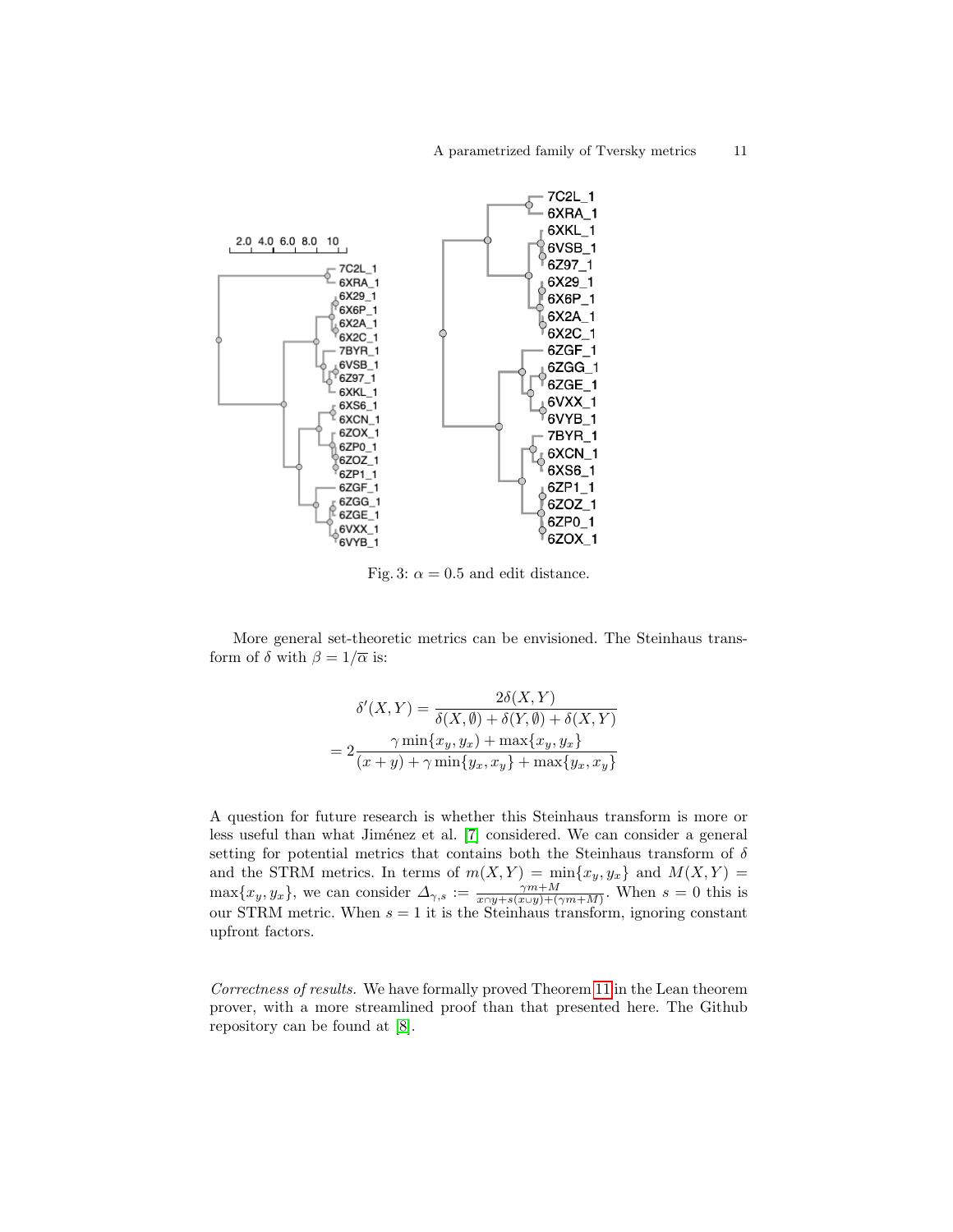## References

- <span id="page-11-9"></span>1. Cilibrasi, R., Vitanyi, P.M.B.: Clustering by compression. IEEE Transactions on Information Theory  $51(4)$ , 1523–1545 (2005)
- <span id="page-11-8"></span>2. Cilibrasi, R.L., Vitanyi, P.M.B.: The Google similarity distance. IEEE Trans. on Knowl. and Data Eng. 19(3), 370–383 (Mar 2007). [https://doi.org/10.1109/TKDE.2007.48,](https://doi.org/10.1109/TKDE.2007.48) [https://doi.org/10.1109/TKDE.](https://doi.org/10.1109/TKDE.2007.48) [2007.48](https://doi.org/10.1109/TKDE.2007.48)
- <span id="page-11-2"></span>3. Deza, M.M., Deza, E.: Encyclopedia of distances. Springer, Berlin, fourth edn. (2016). [https://doi.org/10.1007/978-3-662-52844-0,](https://doi.org/10.1007/978-3-662-52844-0) [https://doi.org/10.1007/](https://doi.org/10.1007/978-3-662-52844-0) [978-3-662-52844-0](https://doi.org/10.1007/978-3-662-52844-0)
- <span id="page-11-7"></span>4. Ged Ridgway: Mutual information — Wikipedia, the Free Encyclopedia, Revision as of 14:55, 22 january 2010 (2010), [https://en.wikipedia.org/w/index.php?](https://en.wikipedia.org/w/index.php?title=Mutual_information&oldid=339351762) [title=Mutual\\_information&oldid=339351762](https://en.wikipedia.org/w/index.php?title=Mutual_information&oldid=339351762), [Online; accessed 14-May-2020]
- <span id="page-11-11"></span>5. Gragera, A., Suppakitpaisarn, V.: Semimetric properties of Sørensen-Dice and Tversky indexes. In: WALCOM: algorithms and computation, Lecture Notes in Comput. Sci., vol. 9627, pp. 339–350. Springer, [Cham] (2016). [https://doi.org/10.1007/978-3-319-30139-6](https://doi.org/10.1007/978-3-319-30139-6_27) 27, [https://doi.org/10.1007/](https://doi.org/10.1007/978-3-319-30139-6_27) [978-3-319-30139-6\\_27](https://doi.org/10.1007/978-3-319-30139-6_27)
- <span id="page-11-12"></span>6. Gragera, A., Suppakitpaisarn, V.: Relaxed triangle inequality ratio of the Sørensen-Dice and Tversky indexes. Theoret. Comput. Sci. 718, 37–45 (2018). [https://doi.org/10.1016/j.tcs.2017.01.004,](https://doi.org/10.1016/j.tcs.2017.01.004) [https://doi.org/10.1016/j.](https://doi.org/10.1016/j.tcs.2017.01.004) [tcs.2017.01.004](https://doi.org/10.1016/j.tcs.2017.01.004)
- <span id="page-11-10"></span>7. Jim´enez, S., Becerra, C.J., Gelbukh, A.F.: SOFTCARDINALITY-CORE: improving text overlap with distributional measures for semantic textual similarity. In: Diab, M.T., Baldwin, T., Baroni, M. (eds.) Proceedings of the Second Joint Conference on Lexical and Computational Semantics, \*SEM 2013, June 13-14, 2013, Atlanta, Georgia, USA. pp. 194–201. Association for Computational Linguistics (2013), <https://www.aclweb.org/anthology/S13-1028/>
- <span id="page-11-13"></span>8. Kjos-Hanssen, B.: Lean project: a 1-parameter family of metrics connecting jaccard distance to normalized information distance. [https://github.com/](https://github.com/bjoernkjoshanssen/jaccard) [bjoernkjoshanssen/jaccard](https://github.com/bjoernkjoshanssen/jaccard) (2021)
- <span id="page-11-6"></span>9. Kraskov, A., Stögbauer, H., Andrzejak, R.G., Grassberger, P.: Hierarchical clustering using mutual information. Europhysics Letters (EPL) 70(2), 278– 284 (apr 2005). [https://doi.org/10.1209/epl/i2004-10483-y,](https://doi.org/10.1209/epl/i2004-10483-y) [https://doi.org/10.](https://doi.org/10.1209%2Fepl%2Fi2004-10483-y) [1209%2Fepl%2Fi2004-10483-y](https://doi.org/10.1209%2Fepl%2Fi2004-10483-y)
- <span id="page-11-5"></span>10. Kraskov, A., Stögbauer, H., Andrzejak, R.G., Grassberger, P.: Hierarchical clustering based on mutual information. ArXiv  $q-bio.QM/0311039$  (2003)
- <span id="page-11-4"></span>11. Lempel, A., Ziv, J.: On the complexity of finite sequences. IEEE Trans. Inform. Theory IT-22(1), 75–81 (1976). [https://doi.org/10.1109/tit.1976.1055501,](https://doi.org/10.1109/tit.1976.1055501) [https:](https://doi.org/10.1109/tit.1976.1055501) [//doi.org/10.1109/tit.1976.1055501](https://doi.org/10.1109/tit.1976.1055501)
- <span id="page-11-0"></span>12. Li, M., Badger, J.H., Chen, X., Kwong, S., Kearney, P.E., Zhang, H.: An information-based sequence distance and its application to whole mitochondrial genome phylogeny. Bioinformatics 17 2, 149–54 (2001)
- <span id="page-11-1"></span>13. Li, M., Chen, X., Li, X., Ma, B., Vitányi, P.M.B.: The similarity metric. IEEE Trans. Inform. Theory 50(12), 3250–3264 (2004). [https://doi.org/10.1109/TIT.2004.838101,](https://doi.org/10.1109/TIT.2004.838101) [https://doi.org/10.1109/TIT.](https://doi.org/10.1109/TIT.2004.838101) [2004.838101](https://doi.org/10.1109/TIT.2004.838101)
- <span id="page-11-3"></span>14. Raff, E., Nicholas, C.K.: An Alternative to NCD for Large Sequences, Lempel–Ziv Jaccard Distance. Proceedings of the 23rd ACM SIGKDD International Conference on Knowledge Discovery and Data Mining (2017)